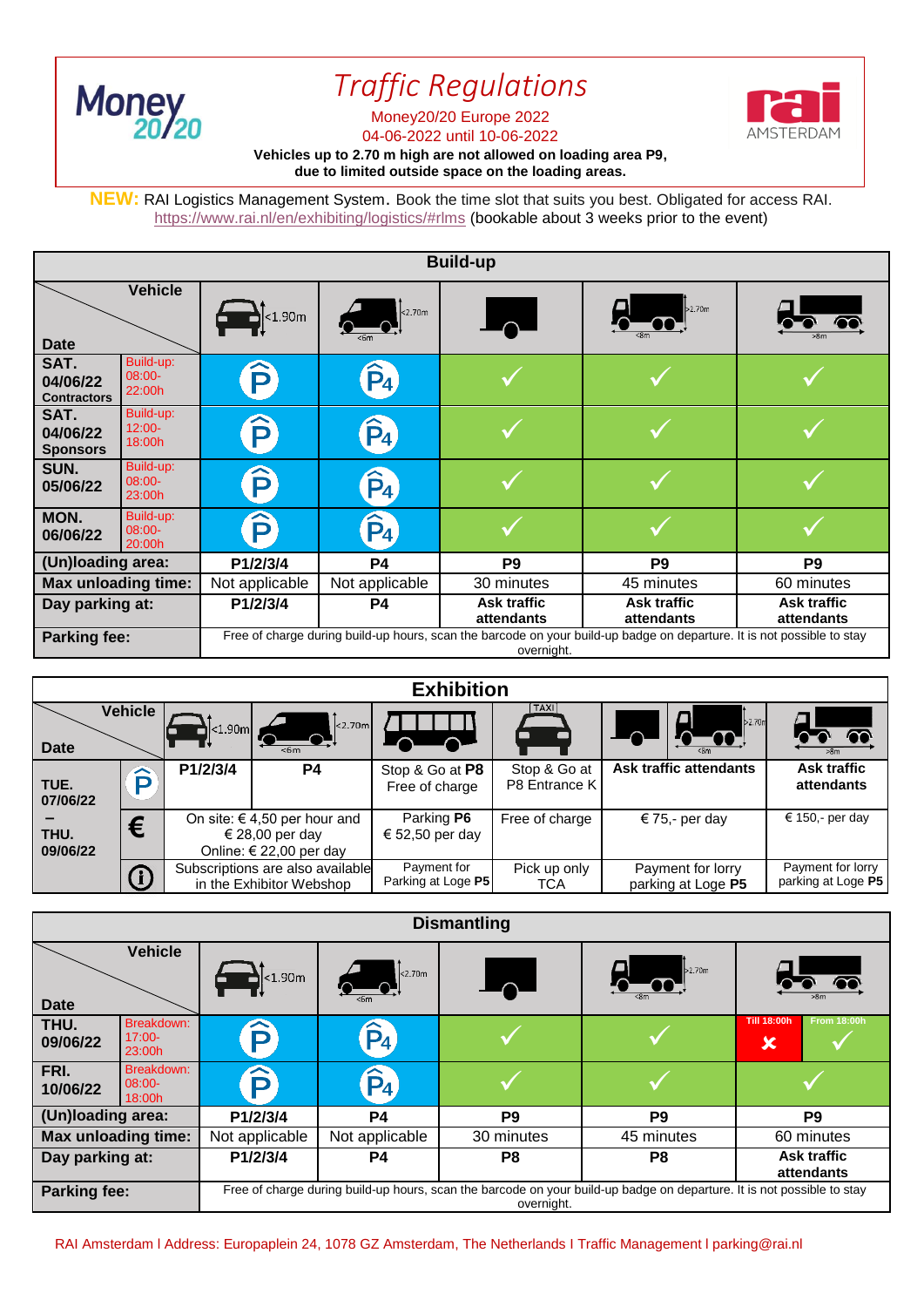## *Legenda*

| Lcycliud        |                                                                                                             |
|-----------------|-------------------------------------------------------------------------------------------------------------|
| Ê               | RAI parking facilities are accessible for vehicles up until 1.90 m high, without registration.              |
|                 | At parking facilities P1, P2 & P4 are service elevators present.                                            |
| $\widehat{P}_4$ | RAI parking facility P4 is accessible for vehicles up until 2.70 m high, without registration.              |
|                 | At parking facility P4 are service elevators present.                                                       |
|                 | RAI (un)loading area is accessible for vehicles higher than 2.70 m, however only 1 vehicle per organization |
|                 | and/or stand at the same time. Address: Europaplein 24, 1078 GZ Amsterdam, The Netherlands                  |
| $\mathbf x$     | No access to the RAI (un)loading area.                                                                      |
|                 |                                                                                                             |